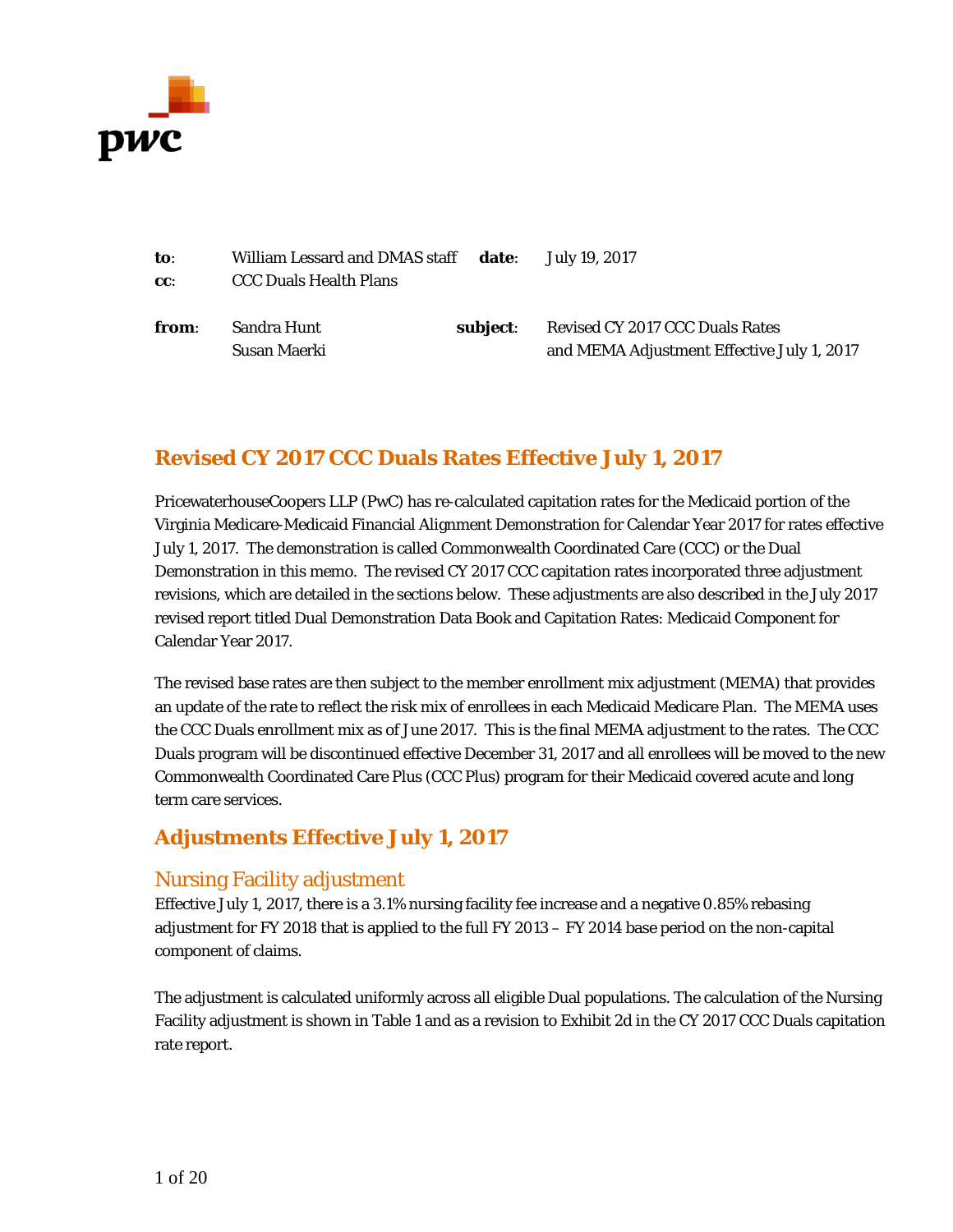

## RBRVS rebasing adjustment

Each year DMAS adjusts physician rates consistent with the Medicare RBRVS update in a budget neutral manner based on funding. Up until recently, the update was based solely on DMAS FFS data. Plans reported that the rebasing is not cost neutral to their operations and that the impact on them varies. Therefore, the analysis was revised and the DMAS update now uses both FFS and MCO data. The FY 2017 DMAS analysis used FFS and the MCO data, as repriced to the DMAS physician fee schedule. Claims covered all professional providers, including physicians, nurse practitioners, psychologists, therapists, opticians, and federally qualified health centers and the full range of CPT codes from 10000 to 99499. The new physician rates for FY 2018 result in a -0.19% reduction to the MCO experience and a 0.71% increase to the FFS experience. Other codes, such as J codes for drugs administered in an office setting and anesthesia-related codes that are grouped in the professional service categories, are excluded from the adjustment.

The FFS professional fee adjustment is approximately 0.7%. The adjustment value is calculated separately for Nursing Home Eligible – Institutional (NHE-I), Nursing Home Eligible – Waiver (NHE-W) and Community Well (CW). The calculation of the RBRVS adjustment is shown in Table 2 and as a revision to Exhibit 2l in the CY 2017 CCC Duals capitation rate report.

### Home Health and Rehabilitation adjustment

Effective July 1, 2017, there is an increase to the fee schedule for home health care and outpatient rehabilitation agencies. The adjustments are 50% of inflation rates and result in a 1.15% increase to home health care and a 1.35% increase to outpatient rehabilitative agency. DMAS provided a list of outpatient rehabilitative procedure codes and provider class subject to the fee schedule inflation adjustment. The identified claims are under the Physician – Other practitioner service line.

The adjustment value is calculated separately for Nursing Home Eligible – Institutional (NHE-I), Nursing Home Eligible – Waiver (NHE-W) and Community Well (CW). The calculation of the Home Health and Rehab adjustment is shown in Table 3 and as a revision to Exhibit 2m in the CY 2017 CCC Duals capitation rate report.

# Addiction Rehabilitation and Treatment Services (ARTS) adjustment

The 2017 Virginia budget authorized DMAS to restructure its Addiction and Recovery Treatment Services to more effectively address the opioid epidemic. This initiative includes adding inpatient services for Substance Use Disorder and increasing rates significantly for key services. DMAS is implementing this initiative April 1, 2017 and is working closely with MCOs and providers to build a provider network for ARTS and to increase utilization. ARTS services will be available to members in all of the DMAS managed care programs, including Medallion 3.0, FAMIS, FAMIS Moms, CCC Duals and CCC Plus.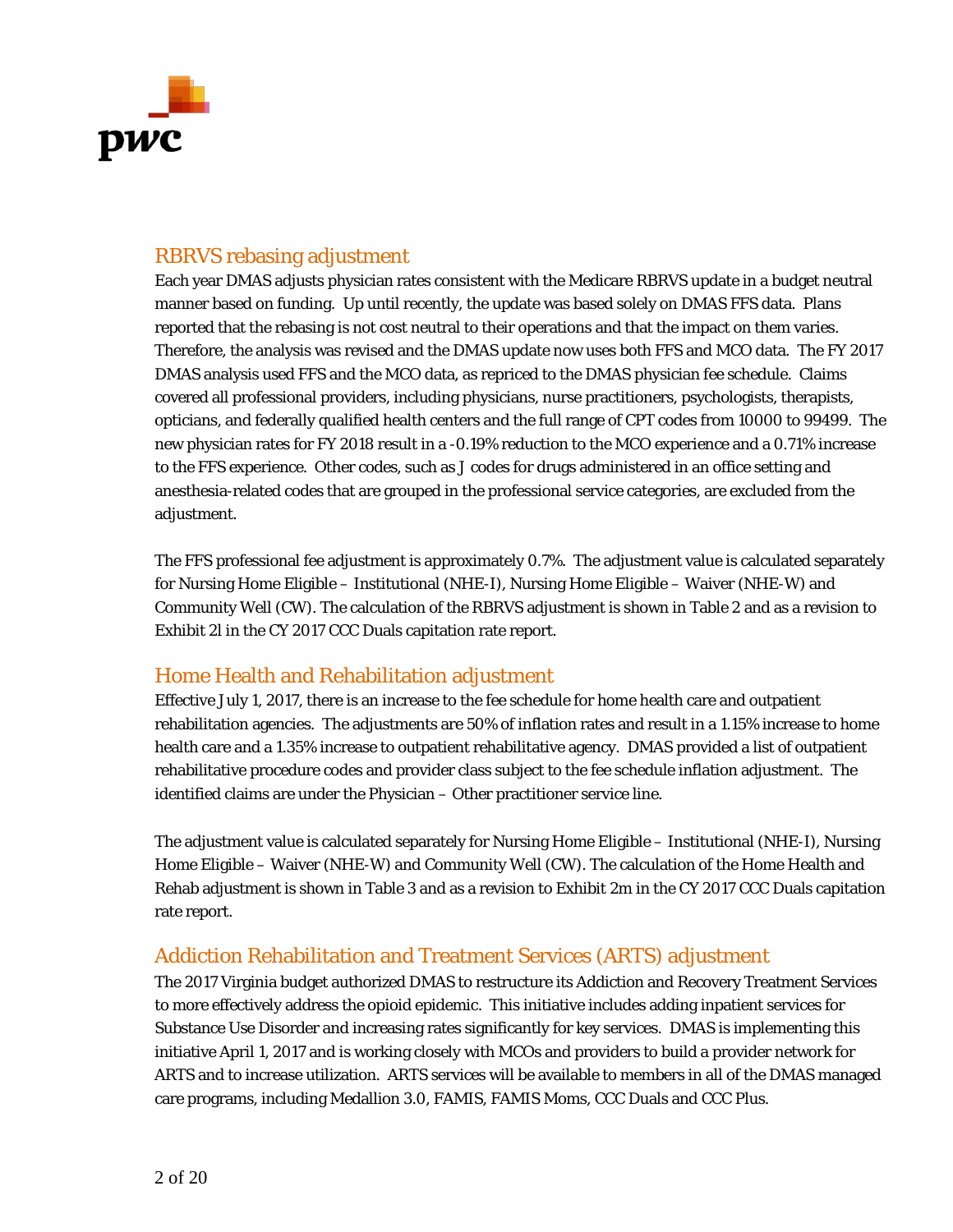

The Virginia budget appropriated additional funds for FY 2017 and FY 2018 for the new services, higher rates, and care coordination by MCOs and assumed some increase in utilization. DMAS expects additional utilization growth in future fiscal years.

The starting point for the medical component of the adjustment for CCC Duals for the CY17 rates is the \$16.3 million appropriation for FY 2018 that is allocated across all managed care populations with enrollees eligible for the ARTS services. The administrative component is calculated based on the FY 2018 ARTS administrative allocation of \$700,000. There was a revision to the original ARTS adjustment to reflect the cost of substance abuse services currently paid under Fee for Service that will now be covered in the Medallion 3.0 and CCC Plus programs. Estimated annual expenditure for these medical services is approximately \$2.6 million. This is added to the \$15.6 million in new ARTS funding for FY 2018. These FFS paid services have already been included in CCC Duals rate development, so the CCC Duals adjustment is limited to their share of the new ARTS funding.

DMAS provided a list of diagnosis codes to identify the target population. The potentially eligible population includes individuals in managed care and those currently in Medicaid FFS who will be enrolled in CCC Plus, but excludes individuals in the Technology Assisted waivers. ARTS eligible members were identified as those who incur claims with any of the substance abuse disorder diagnoses. After the prevalence was determined by population group, that percentage was adjusted for the estimated ARTS utilization factor for each population. The utilization factors were developed by DMAS program staff and varied by age and population group,

Multiplying the prevalence and the expected utilization rates produced an estimate of the ARTS participation factor for each eligible population. These values were used to allocate the medical and the administrative components of the funding per ARTS participant.

A full description of the calculation of the ARTS adjustment across all DMAS managed care programs is described in a separate memo dated April 25, 2017 that was distributed to the health plans.

Table 4 of this memo and Exhibit 5e in the attachments present the CY 2017 ARTS adjustment factors for the CCC Duals rates effective July 1, 2017. These values are applied after the July 1, 2017 MEMA adjustment and application of the savings. The ARTS adjustment is subject to the quality withhold adjustment.

The adjustment value is calculated separately for Nursing Home Eligible – Institutional (NHE-I), Nursing Home Eligible – Waiver (NHE-W) and Community Well (CW). The NHE-I and NHE-W are applied as the weighted average to the Blended NHE rate. The calculation of the ARTS adjustment is shown in Table 4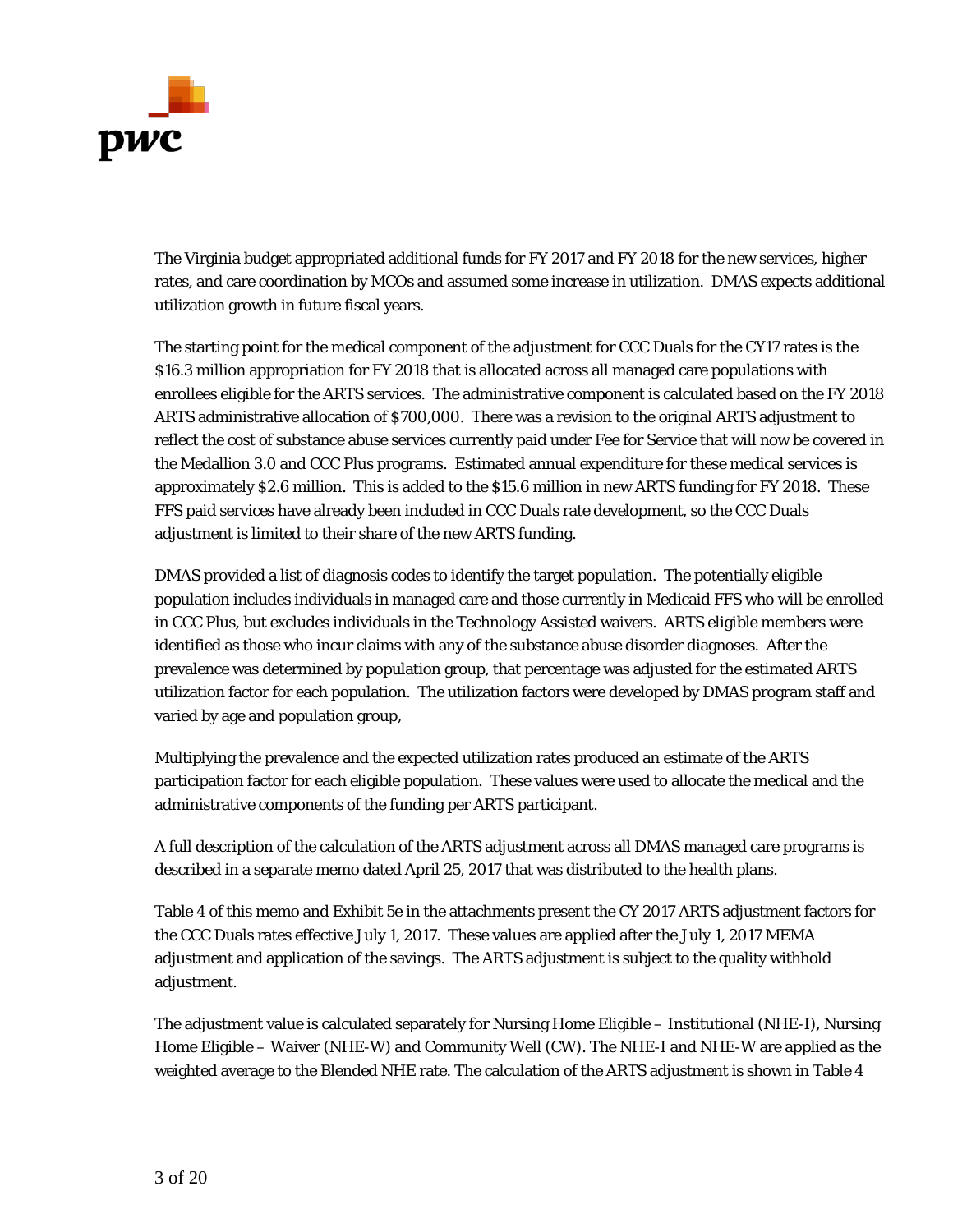

and as a revision to Exhibit 5g in the CY 2017 CCC Duals capitation rate report. The NHE-I and NHE-W ARTS amounts are applied as a weighted average to the Blended NHE rate.

## Revised Summary Capitation Rates

There is no change in Historical Data (Exhibit 1a to 1c) or service-specific Trend and IBNR factors (Exhibit 3a to 3c) from the calculation of CY 2017 capitation rates, effective January 1, 2017. For Exhibit 3a to 3c, there are small differences in the weighted average total trend factor due to changes in policy adjustments that modified the proportion of completed and adjusted claims across the service categories.

For comparison purposes, the CY 2017 Dual Demonstration rates effective January 1, 2017 are presented in Table 5 and the CY 2017 Dual Demonstration capitation rates effective July 1, 2017 are presented in Table 6. All weighted averages use the distribution of member months in June 2016.

The revised weighted average CY 2017 CCC Demonstration Medicaid component is \$3,796.99 PMPM for the NHE and \$274.54 for the Community Well population. The total population weighted average is \$1,659.88 PMPM.

The amended CY 2017 rates, effective July 2017 (Table 6) are compared to the CY 2017 rates, effective January 2017 (Table 5) in Table 7. Overall, the amended CY 2017 dual rates are an increase of 1.01%. Compared to the January 1, 2017 rates, NHE-I has 1.97% change and NHE-W has approximately no change. The blended NHE rate is a 1.10% increase. Community Well has a 0.20% increase.

Compared to the CY 2016 Dual Demonstration rates effective July 1, 2016, the weighted average NHE-I increases 2.0%, NHE-W increases 1.3% and the blended NHE rate increases 1.7%. The weighted average Community Well rate increases by 2.7%. The overall weighted average change between the CY June 2016 and CY June 2017 revised base rates is 1.8%.

### **Commonwealth Coordinated Care MEMA Adjustment**

As part of the rate development for the Medicaid component of CCC, the member enrollment mix adjustment (MEMA) provides an update of the rate to reflect the risk mix of enrollees in each Medicaid Medicare Plan (MMP). Specifically, the MEMA addresses the relative risk/cost differences of the subpopulations that make up the combined rate for Nursing Home Eligibles (NHE). The two sub-populations are the Nursing Home Eligible – Institutional (NHE-I) and Nursing Home Eligible – Waiver (NHE-W) populations. The MEMA provides more revenue to health plans that have a greater proportion of high risk/cost individuals residing in an institution at the time of their enrollment into the CCC, while health plans with greater proportion of enrollees who are Nursing Home Eligible but receive waiver services and remain in the community at the time of initial enrollment receive a lower NHE blended capitation rate.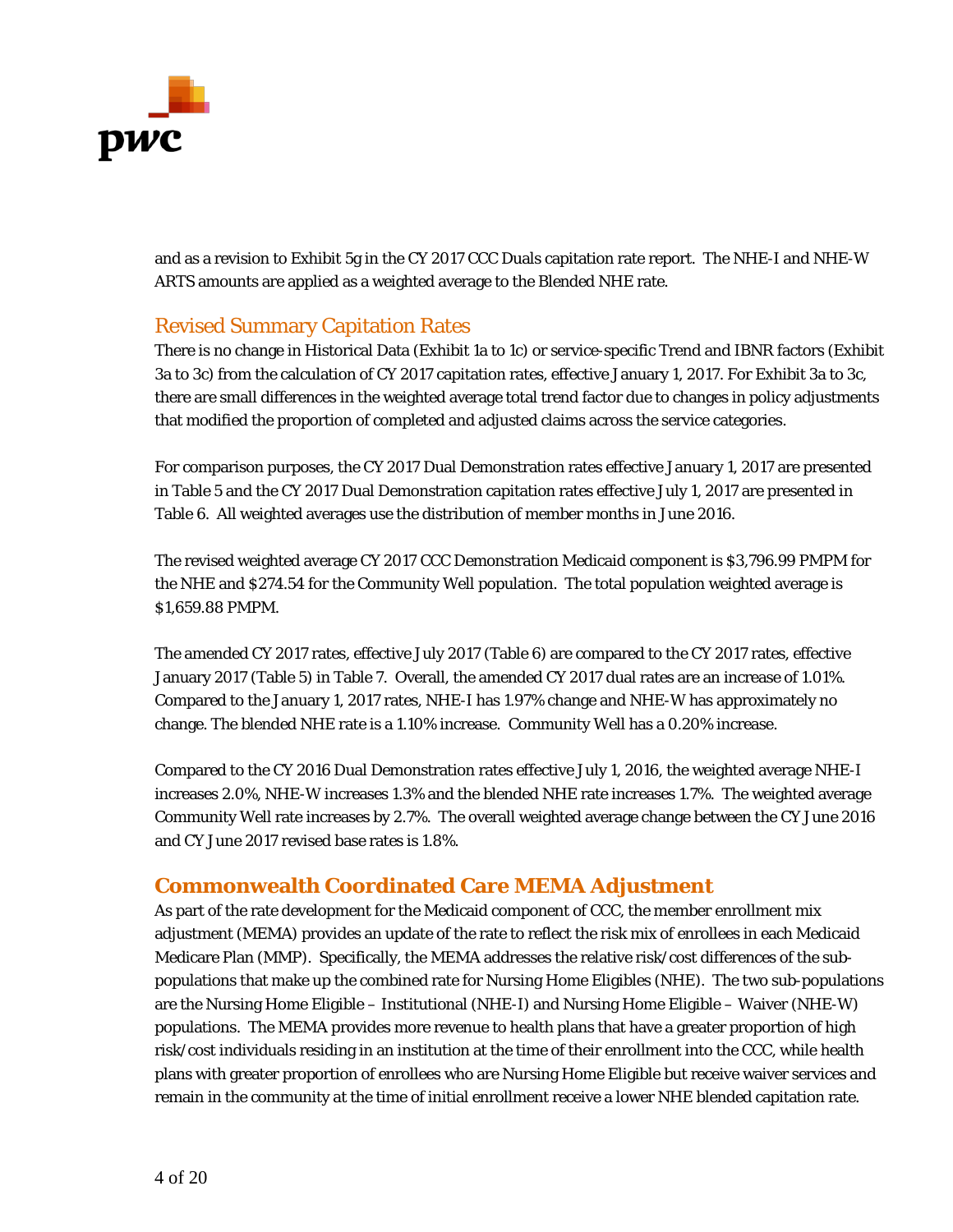

This is consistent with the policy recommendations described in a memo dated September 30, 2013, which is available on the DMAS website at [http://www.dmas.virginia.gov/Content\\_pgs/altc-enrl.aspx.](http://www.dmas.virginia.gov/Content_pgs/altc-enrl.aspx)

# Enrollment of CCC Duals Eligibles as of July 2017

Approximately 34% of the CCC Duals eligibles are enrolled in the CCC MMPs as of July 1, 2017. The enrollment penetration ranges from a low of 17.1% in Northern Virginia to 42.3% in Southwest Roanoke. The NOVA eligibility penetration is 23.1% for NHE-I, 10.4% for NHE-W, and 18.4% for CW. This compares to the other four regions where eligibility penetration is 29.0% for NHE-I, 26.7%, for NHE-W, and 45.2% for CW.

Since the last MEMA adjustment in January 2017, enrollment decreased in all of the CCC Duals regions. Overall, CCC enrollment went from 28,714 in January 2017 to 26,919 in July 2017, a decrease of 6.4%.

## Attachments for MEMA Effective July 1, 2017

There are five MEMA regional exhibits included with this memo, one for each of the regions with a MEMA updated for June 1, 2017 enrollment. Each set of exhibits uses the same layout and replaces capitation rates in the CY 2017 CCC Duals report Exhibits 5-6. The worksheets in the regional exhibits are:

- Exhibit 5a presents the regional NHE blending using the June 2017 enrollment distribution. The PMPM values used for the weighting are those in Exhibit 5a in the CY 2017 CCC Duals Demonstration rates effective July 1, 2017.
- Exhibit 5b summarizes the NHE blended rates by health plan and adds the CY 2017 rates for Community Well. The weighted average uses the June 2017 enrollment mix.
- Exhibit 5c is the demonstration third year 2% savings percentage adjustment.
- Exhibit 5d presents the adjusted rates after the demonstration third year 2% savings percentage adjustment is applied to the base rates in Exhibit 5b.
- Exhibit 5e is the ARTS program adjustment to be added to the rates in Exhibit 5d.
- Exhibit 5f presents the rates with the ARTS adjustment applied on the capitation rates adjusted for savings in Exhibit 5d. These are the maximum rates that plans could eventually be paid if they meet all quality requirements.
- Exhibit 5g is the 3% quality withhold to be applied to the final rates.
- Exhibit 5h presents the final adjusted capitation rates after the 3% quality withhold is applied to the rates in Exhibit 5f. These are the monthly capitation rates that will be paid to the MMPs.
- Exhibit 5i shows the June 2017 CCC Duals enrollment member month distribution for the region.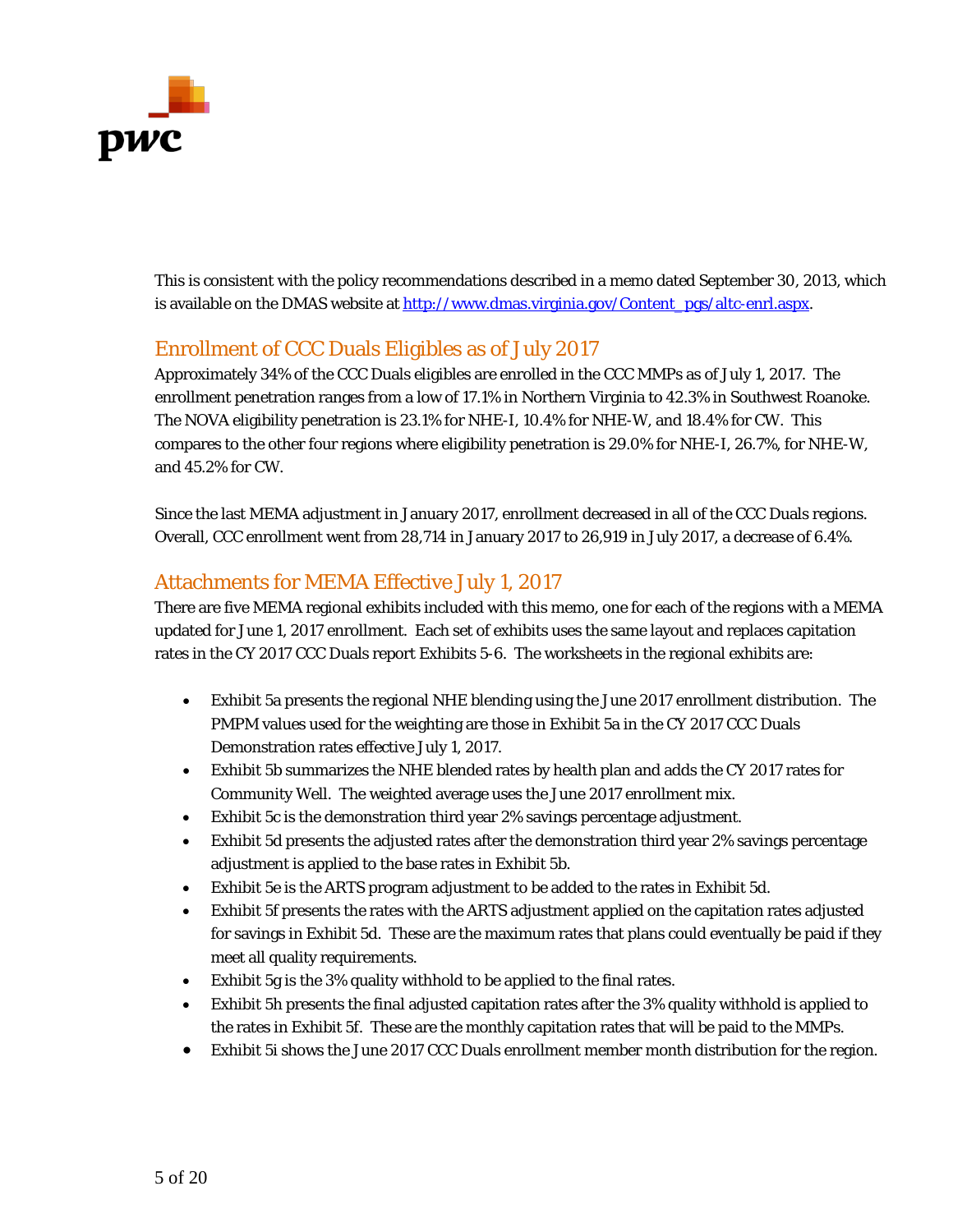

**Table 1 – Exhibit 2d Virginia Medicaid CY 2017 Commonwealth Coordinated Care Capitation Rate Development Historical Fee-for-Service Claims Nursing Facility Adjustment Effective July 1, 2017**

|     |                                                          | <b>Adjustment Value</b> | <b>Source</b>                                                       |
|-----|----------------------------------------------------------|-------------------------|---------------------------------------------------------------------|
| 1.  | <b>Total Claims in Nursing Facility Service Category</b> | \$1,299,176,087         | FY13-FY14 FFS Invoices                                              |
| 2a. | FY15 Prospective Payment Change                          | 10.5%                   | Provided by DMAS                                                    |
| 2b. | Dollar Change                                            | \$135,931,148           | $= ((1.))$ * (2a.)                                                  |
| 3.  | FY17-FY18 Nursing Facility Capital Percentage            | 9.5%                    | Provided by DMAS                                                    |
| 4a. | FY17 Nursing Facility Rate Increase                      | 0.9%                    | Provided by DMAS                                                    |
| 4b. | FY18 Nursing Facility Rate Increase                      | 3.1%                    | Provided by DMAS                                                    |
| 4c. | Dollar Change                                            | \$52,313,239            | $= [((1.) + (2b.)) * (1 - (3.))] * ((1 + (4a.)) * (1 + (4b.)) - 1)$ |
| 5a. | FY18 Nursing Facility Rate Change - Rebasing             | $-0.85%$                | Provided by DMAS                                                    |
| 5b. | Dollar Change                                            | (\$11,441,982)          | $= ((1.) + (2b.) + (5a.)) * (1 - (3.)) * (5a.)$                     |
| 6.  | <b>Nursing Facility Adjustment</b>                       | 13.6%                   | $= ((2b.) + (4c.) + (5b.)) / (1.)$                                  |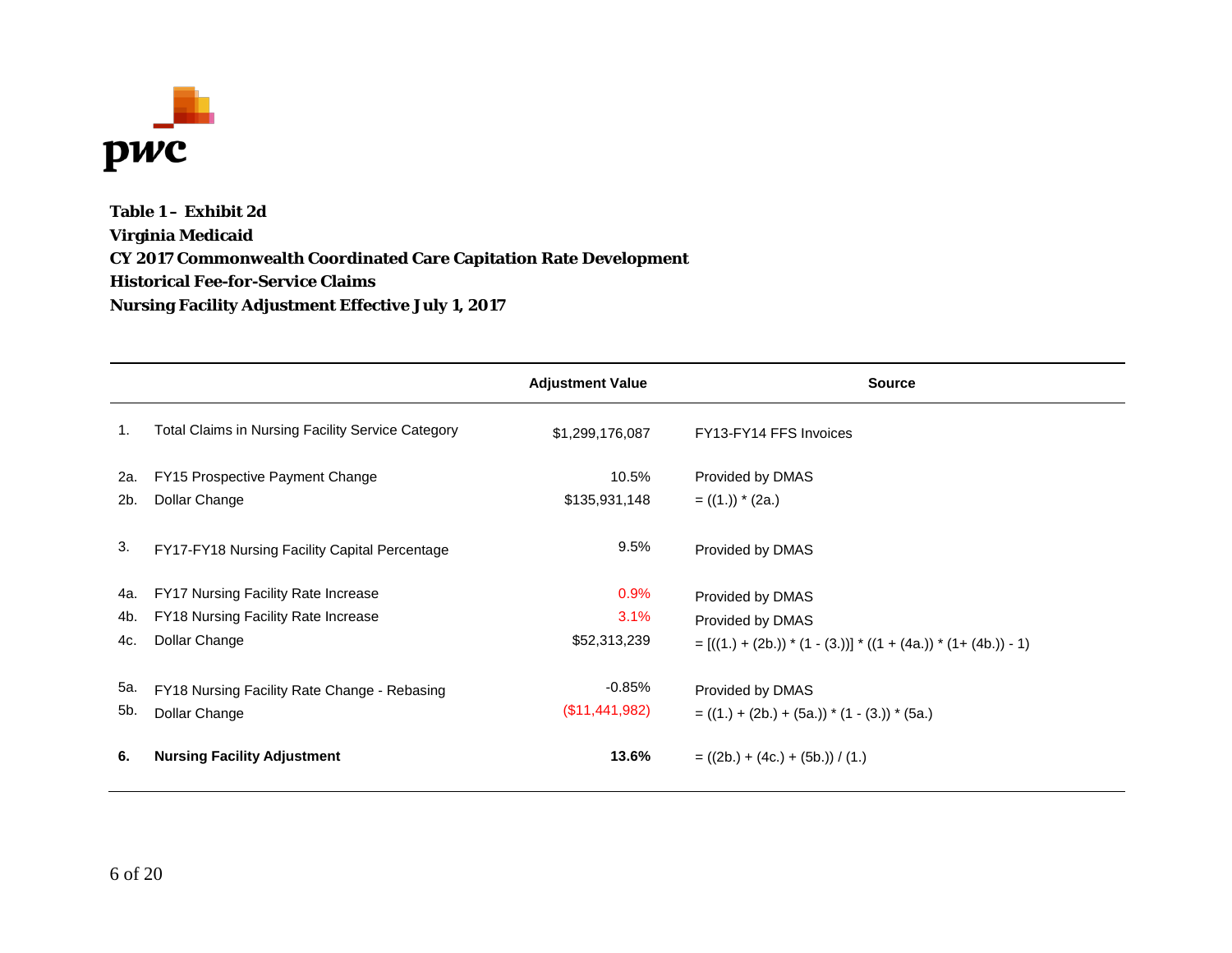

**Table 2 – Exhibit 2l Virginia Medicaid CY 2017 Commonwealth Coordinated Care Capitation Rate Development Historical Fee-for-Service Claims Resource Based Relative Value Scale Adjustment Effective July 1, 2017**

|    |                                                | <b>Nursing Home Eligible</b><br>- Institutional | <b>Nursing Home</b><br><b>Eligible - Waiver</b> | <b>Community Well</b> | <b>Source</b>        |
|----|------------------------------------------------|-------------------------------------------------|-------------------------------------------------|-----------------------|----------------------|
| 1. | Professional Fee Adjustment - Effective FY18   | 0.71%                                           | 0.71%                                           | 0.71%                 | Provided by DMAS     |
| 2. | Proportion of claims subject to fee adjustment | 99.2%                                           | 99.9%                                           | 99.9%                 | FY13-14 FFS Invoices |
| 3. | <b>Final Professional Fee Adjustment</b>       | 0.7%                                            | 0.7%                                            | 0.7%                  | $=$ (1.) $*$ (2.)    |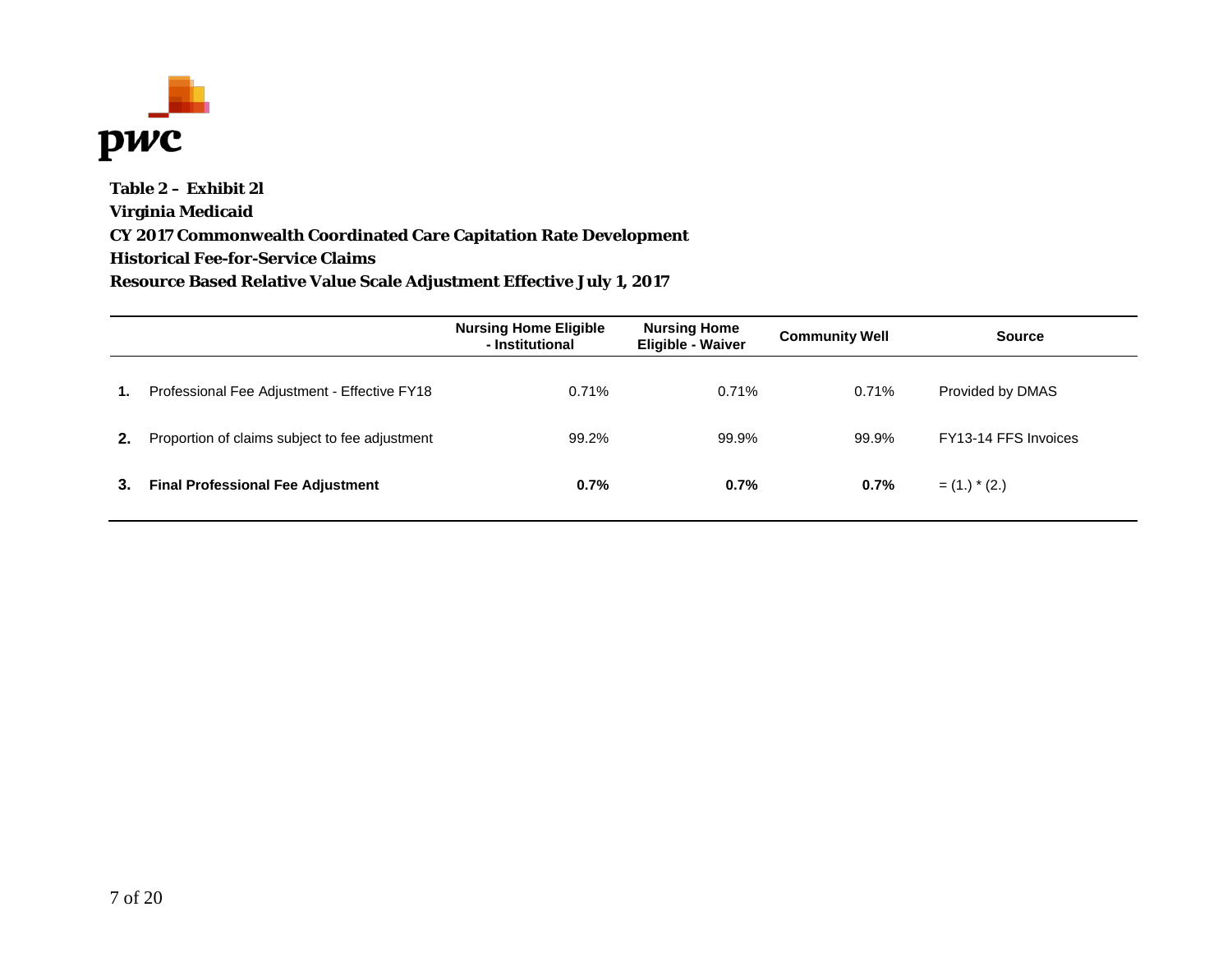

**Table 3 – Exhibit 2m Virginia Medicaid CY 2017 Commonwealth Coordinated Care Capitation Rate Development Historical Fee-for-Service Claims Home Health and Rehab Adjustment Effective July 1, 2017**

|    |                                      |    |                                | <b>Nursing</b><br>Home<br>Eligible -<br><b>Institutional</b> | <b>Nursing</b><br>Home<br>Eligible -<br>Waiver | <b>Community</b><br>Well | <b>Source</b>                                 |
|----|--------------------------------------|----|--------------------------------|--------------------------------------------------------------|------------------------------------------------|--------------------------|-----------------------------------------------|
|    | FY13-14 Claims in Service Categories | a. | Home Health Services           | \$230                                                        | \$140,701                                      | \$72,928                 | FY13-14 FFS Invoices                          |
|    |                                      | b. | Physician - Other Practitioner | \$166,838                                                    | \$5,435,638                                    | \$856,432                | FY13-14 FFS Invoices                          |
| 2. | FY13-14 Claims Associated with Fee   | a. | Home Health                    | \$0                                                          | \$70,466                                       | \$35,087                 | FY13-14 FFS Invoices                          |
|    | Change                               | b. | Physician - Other Practitioner | \$1,800                                                      | \$14,820                                       | \$11,966                 | FY13-14 FFS Invoices                          |
| 3. | FY17 Fee Change                      | a. | Home Health Inflation          | 1.7%                                                         | 1.7%                                           | 1.7%                     | Provided by DMAS                              |
|    |                                      | b. | OP Rehab Inflation             | 2.1%                                                         | 2.1%                                           | 2.1%                     | Provided by DMAS                              |
| 4. | FY18 Fee Change                      | a. | 50% of Home Health Inflation   | 1.15%                                                        | 1.15%                                          | 1.15%                    | Provided by DMAS                              |
|    |                                      | b. | 50% of OP Rehab Inflation      | 1.35%                                                        | 1.35%                                          | 1.35%                    | Provided by DMAS                              |
| 5. | Dollar Change                        | a. | Home Health Services           | \$0                                                          | \$2,022                                        | \$1,007                  | $= ((2a.) * (((1 + (3a.) * (1 + (4a.)) - 1))$ |
|    |                                      | b. | Physician - Other Practitioner | \$63                                                         | \$515                                          | \$416                    | $= ((2b.) * (((1 + (3b.) * (1 + (4b.)) - 1))$ |
| 6. | Home Health and Rehab Adjustment     | a. | Home Health Services           | $0.0\%$                                                      | 1.4%                                           | 1.4%                     | $= (5a.) / (1a.)$                             |
|    |                                      | b. | Physician - Other Practitioner | 0.04%                                                        | 0.01%                                          | 0.05%                    | $=$ (5b.) / (1b.)                             |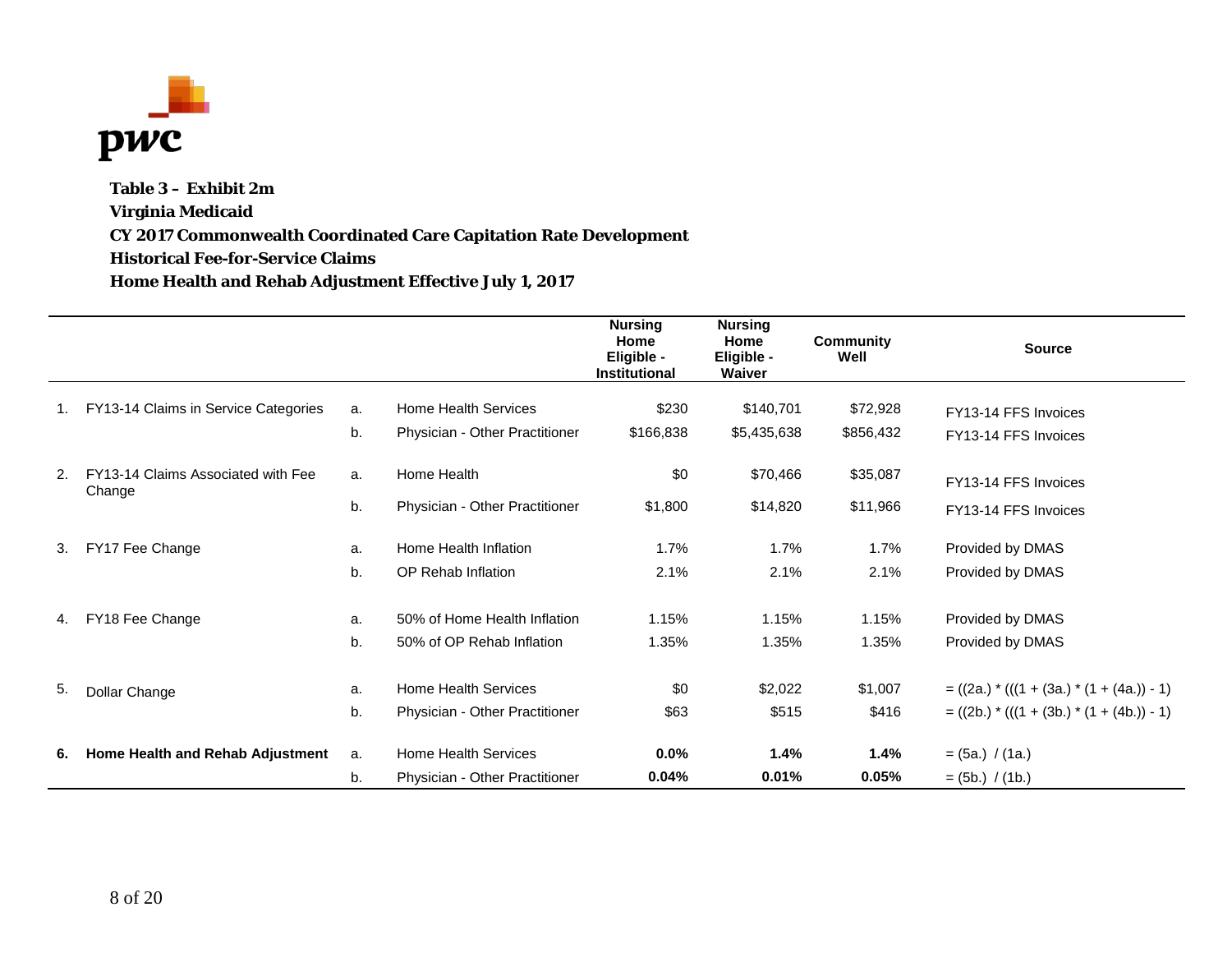

**Table 4 – Exhibit 5g Virginia Medicaid CY 2017 Commonwealth Coordinated Care Capitation Rate Development Historical Fee-for-Service Claims Addiction Rehabilitation and Treatment Services (ARTS) Adjustment Effective July 1, 2017**

|     |                                             | Dual NHE I | Dual NHE W | <b>Dual CW</b> | <b>Source</b>                        |
|-----|---------------------------------------------|------------|------------|----------------|--------------------------------------|
| 1а. | <b>ARTS Medical PMPM (Per Participant)</b>  | \$100.62   | \$100.62   | \$100.62       | Estimated for FY18                   |
| 1b. | ARTS Admin PMPM (Per Participant)           | \$4.72     | \$4.72     | \$4.72         | Estimated for FY18                   |
| 2а. | <b>ARTS Participants</b>                    | 3          | 68         | 637            | Jan 2017 snapshot                    |
| 2b. | Other members                               | 3.137      | 3.559      | 21.309         | Jan 2017 snapshot                    |
|     | <b>ARTS Medical PMPM (Rate</b>              |            |            |                |                                      |
| За. | Adjustment)<br><b>ARTS Admin PMPM (Rate</b> | \$0.10     | \$1.89     | \$2.92         | $=$ (1a.) $*(2a.) / ((2a.) + (2b.))$ |
| 3b. | Adjustment)                                 | \$0.00     | \$0.09     | \$0.14         | $=$ (1b.) $*(2a.) / ((2a.) + (2b.))$ |
| 3c. | <b>ARTS Total PMPM (Rate Adjustment)</b>    | \$0.10     | \$1.98     | \$3.06         | $= (3a.) + (3b.)$                    |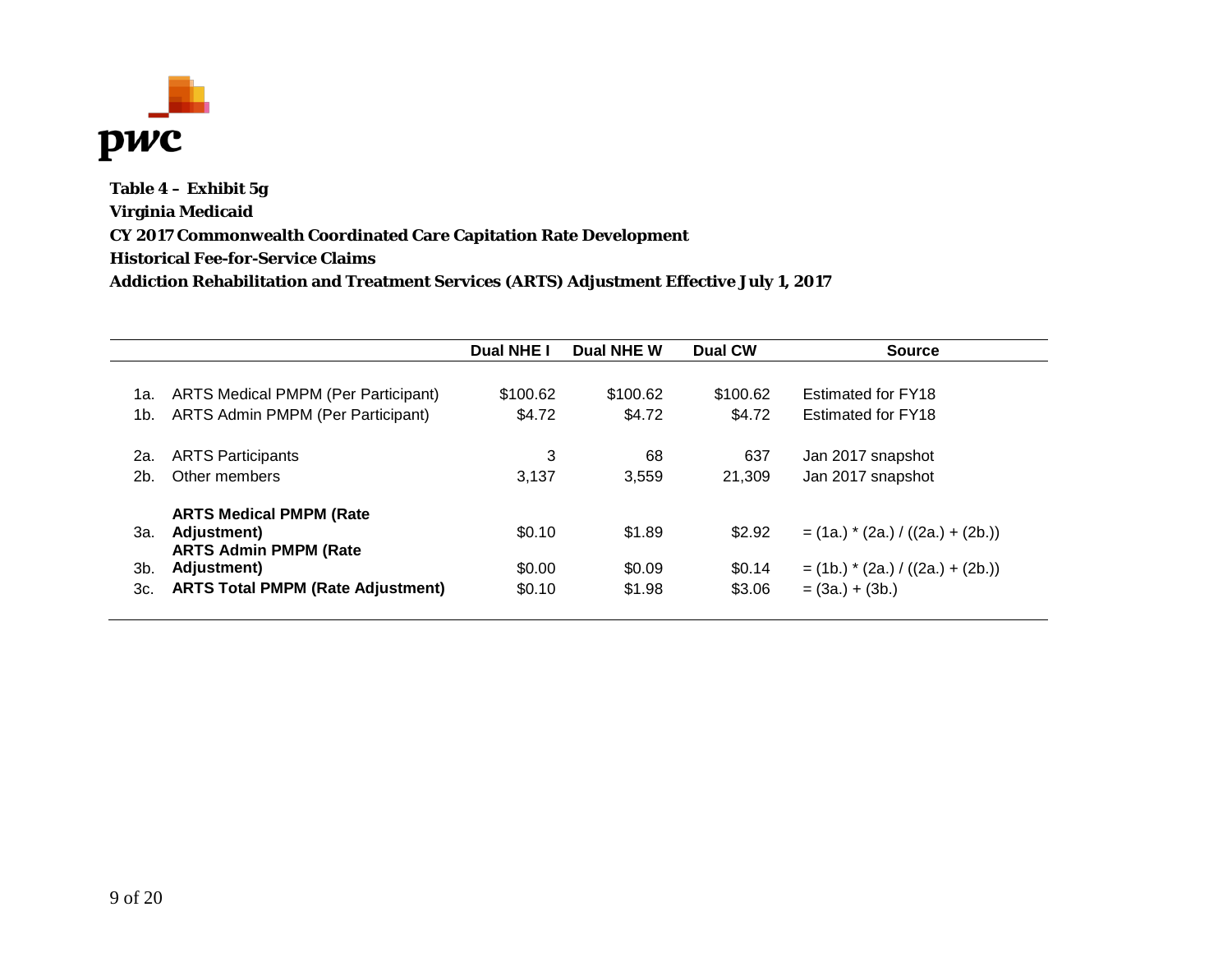

#### **Virginia Medicaid**

#### **CY 2017 Dual Demonstration Capitation Rate Development**

**Duals Base Rates Effective January 1, 2017 – June 30, 2017**

|                              |                  | <b>Region</b>           |                             |                       |                  |                                    |                           |  |
|------------------------------|------------------|-------------------------|-----------------------------|-----------------------|------------------|------------------------------------|---------------------------|--|
| <b>MEG</b>                   | <b>Age Group</b> | <b>Central Virginia</b> | <b>Northern</b><br>Virginia | Southwest/<br>Roanoke | <b>Tidewater</b> | Western/<br><b>Charlottesville</b> | <b>CY 2017</b><br>Average |  |
| <b>Nursing Home Eligible</b> | Age 21-64        | \$5,127.91              | \$6,363.09                  | \$5,255.47            | \$5,165.31       | \$4,668.12                         | \$5,308.65                |  |
| <b>Institutional</b>         | Age 65 and Over  | \$5,195.17              | \$6,237.49                  | \$5,004.60            | \$5,010.85       | \$5,035.80                         | \$5,249.15                |  |
|                              | Average          | \$5,186.59              | \$6,254.57                  | \$5,031.79            | \$5,033.68       | \$4,990.53                         | \$5,256.79                |  |
| <b>Nursing Home Eligible</b> | Age 21-64        | \$2,694.24              | \$3,461.16                  | \$2,566.86            | \$2,661.89       | \$2,646.53                         | \$2,749.99                |  |
| Waiver                       | Age 65 and Over  | \$2,508.27              | \$3,453.64                  | \$2,330.71            | \$2,457.68       | \$2,256.99                         | \$2,753.78                |  |
|                              | Average          | \$2,565.94              | \$3,454.61                  | \$2,421.32            | \$2,521.49       | \$2,387.61                         | \$2,752.74                |  |
| <b>Nursing Home Eligible</b> | Age 21-64        | \$3,240.85              | \$4,290.76                  | \$3,196.67            | \$3,237.42       | \$3,133.74                         | \$3,357.14                |  |
|                              | Age 65 and Over  | \$3,773.78              | \$4,213.63                  | \$3,962.93            | \$3,578.42       | \$3,737.81                         | \$3,865.72                |  |
|                              | Average          | \$3,648.70              | \$4,223.71                  | \$3,778.60            | \$3,493.61       | \$3,594.70                         | \$3,755.53                |  |
| <b>Community Well</b>        | Age 21-64        | \$415.54                | \$340.72                    | \$429.64              | \$346.85         | \$269.84                           | \$377.40                  |  |
|                              | Age 65 and Over  | \$237.06                | \$150.11                    | \$291.04              | \$219.63         | \$234.51                           | \$199.62                  |  |
|                              | Average          | \$328.90                | \$184.02                    | \$373.84              | \$284.21         | \$253.48                           | \$273.98                  |  |
|                              |                  |                         |                             |                       |                  |                                    |                           |  |
| <b>Weighted Average</b>      |                  | \$1,768.51              | \$1,405.93                  | \$1,883.34            | \$1,582.36       | \$1,745.69                         | \$1,643.24                |  |

Note:

Weighted Averages are based on June 2016 Member Month Distribution

NHE rates will be adjusted by MEMA calculations over the period of the demonstration.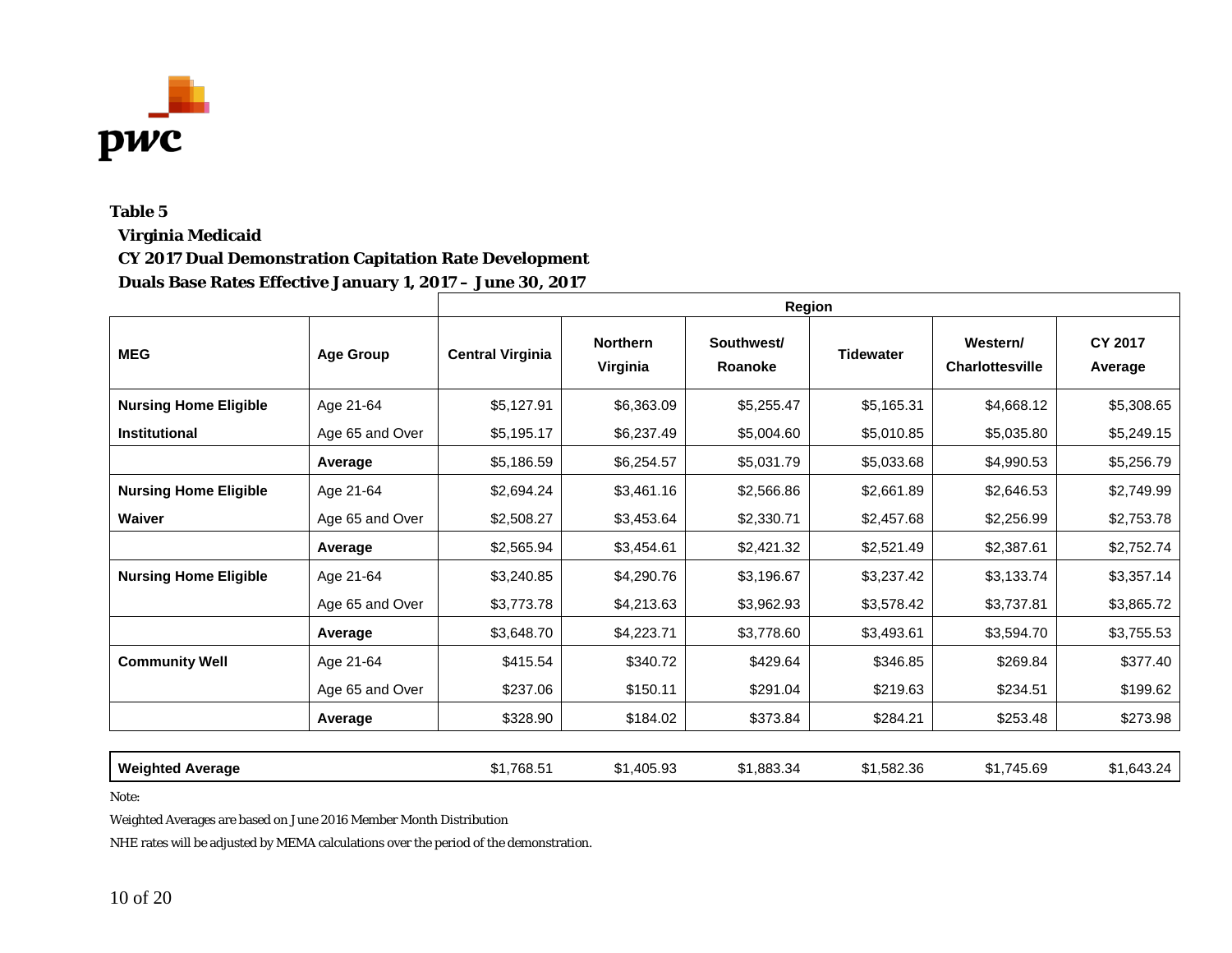

## **Table 6 Virginia Medicaid CY 2017 Dual Demonstration Capitation Rate Development Duals Base Rates Effective July 1, 2017 – December 31, 2017**

|                              |                  | Region                  |                             |                       |                  |                                    |                           |
|------------------------------|------------------|-------------------------|-----------------------------|-----------------------|------------------|------------------------------------|---------------------------|
| <b>MEG</b>                   | <b>Age Group</b> | <b>Central Virginia</b> | <b>Northern</b><br>Virginia | Southwest/<br>Roanoke | <b>Tidewater</b> | Western/<br><b>Charlottesville</b> | <b>CY 2017</b><br>Average |
| <b>Nursing Home Eligible</b> | Age 21-64        | \$5,226.00              | \$6,485.81                  | \$5,354.95            | \$5,264.42       | \$4,756.80                         | \$5,410.17                |
| <b>Institutional</b>         | Age 65 and Over  | \$5,296.24              | \$6,359.00                  | \$5,101.86            | \$5,108.22       | \$5,133.83                         | \$5,351.25                |
|                              | Average          | \$5,287.28              | \$6,376.25                  | \$5,129.29            | \$5,131.30       | \$5,087.40                         | \$5,358.82                |
| <b>Nursing Home Eligible</b> | Age 21-64        | \$2,694.38              | \$3,461.27                  | \$2,567.05            | \$2,661.99       | \$2,646.60                         | \$2,750.12                |
| <b>Waiver</b>                | Age 65 and Over  | \$2,508.33              | \$3,453.66                  | \$2,330.78            | \$2,457.73       | \$2,257.03                         | \$2,753.82                |
|                              | Average          | \$2,566.03              | \$3,454.64                  | \$2,421.44            | \$2,521.55       | \$2,387.66                         | \$2,752.80                |
| <b>Nursing Home Eligible</b> | Age 21-64        | \$3,262.99              | \$4,325.92                  | \$3,220.12            | \$3,260.29       | \$3,155.17                         | \$3,381.33                |
|                              | Age 65 and Over  | \$3,821.42              | \$4,246.81                  | \$4,022.33            | \$3,621.19       | \$3,790.07                         | \$3,911.24                |
|                              | Average          | \$3,690.36              | \$4,257.15                  | \$3,829.35            | \$3,531.42       | \$3,639.65                         | \$3,796.43                |
| <b>Community Well</b>        | Age 21-64        | \$415.66                | \$340.99                    | \$429.80              | \$346.98         | \$270.01                           | \$377.55                  |
|                              | Age 65 and Over  | \$238.15                | \$150.54                    | \$292.63              | \$220.60         | \$235.92                           | \$200.45                  |
|                              | Average          | \$329.50                | \$184.42                    | \$374.58              | \$284.76         | \$254.23                           | \$274.53                  |
|                              |                  |                         |                             |                       |                  |                                    |                           |
| <b>Weighted Average</b>      |                  | \$1,786.91              | \$1,416.33                  | \$1,906.24            | \$1,597.99       | \$1,766.18                         | \$1,659.66                |

Note:

Weighted Averages are based on June 2016 Member Month Distribution

NHE rates will be adjusted by MEMA calculations over the period of the demonstration.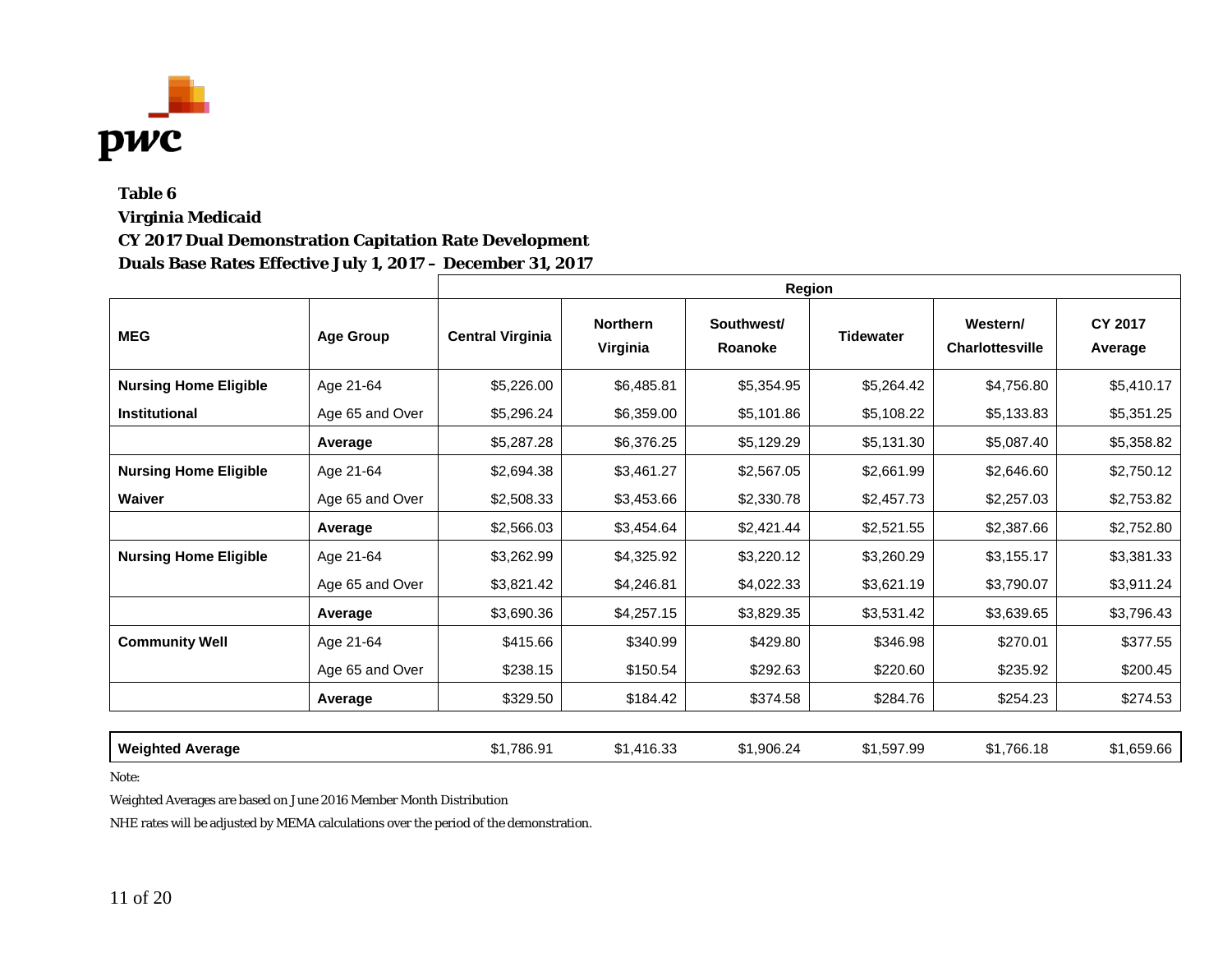

**Virginia Medicaid**

### **CY 2017 Dual Demonstration Capitation Rate Development**

#### **Comparison of Duals Base Rates – Rates effective January 1, 2017 – June 30, 2017 vs July 1, 2017 – December 31, 2017**

|                              |                  | Region                  |                             |                       |                                                                |                                    |                    |  |
|------------------------------|------------------|-------------------------|-----------------------------|-----------------------|----------------------------------------------------------------|------------------------------------|--------------------|--|
| <b>MEG</b>                   | <b>Age Group</b> | <b>Central Virginia</b> | <b>Northern</b><br>Virginia | Southwest/<br>Roanoke | <b>Tidewater</b><br>with<br><b>Accomack and</b><br>Northampton | Western/<br><b>Charlottesville</b> | CY 2016<br>Average |  |
| <b>Nursing Home Eligible</b> | Age 21-64        | 1.91%                   | 1.93%                       | 1.89%                 | 1.92%                                                          | 1.90%                              | 1.91%              |  |
| <b>Institutional</b>         | Age 65 and Over  | 1.95%                   | 1.95%                       | 1.94%                 | 1.94%                                                          | 1.95%                              | 1.95%              |  |
|                              | Average          | 1.94%                   | 1.95%                       | 1.94%                 | 1.94%                                                          | 1.94%                              | 1.94%              |  |
| <b>Nursing Home Eligible</b> | Age 21-64        | 0.01%                   | $0.00\%$                    | 0.01%                 | 0.00%                                                          | $0.00\%$                           | 0.00%              |  |
| Waiver                       | Age 65 and Over  | $0.00\%$                | $0.00\%$                    | 0.00%                 | $0.00\%$                                                       | $0.00\%$                           | 0.00%              |  |
|                              | Average          | $0.00\%$                | $0.00\%$                    | 0.00%                 | 0.00%                                                          | $0.00\%$                           | 0.00%              |  |
| <b>Nursing Home Eligible</b> | Age 21-64        | 0.68%                   | 0.82%                       | 0.73%                 | 0.71%                                                          | 0.68%                              | 0.72%              |  |
|                              | Age 65 and Over  | 1.26%                   | 0.79%                       | 1.50%                 | 1.20%                                                          | 1.40%                              | 1.18%              |  |
|                              | Average          | 1.14%                   | 0.79%                       | 1.34%                 | 1.08%                                                          | 1.25%                              | 1.09%              |  |
| <b>Community Well</b>        | Age 21-64        | 0.03%                   | 0.08%                       | 0.04%                 | 0.04%                                                          | 0.06%                              | 0.04%              |  |
|                              | Age 65 and Over  | 0.46%                   | 0.28%                       | 0.55%                 | 0.44%                                                          | 0.60%                              | 0.42%              |  |
|                              | Average          | 0.18%                   | 0.22%                       | 0.20%                 | 0.19%                                                          | 0.29%                              | 0.20%              |  |
|                              |                  |                         |                             |                       |                                                                |                                    |                    |  |
| <b>Weighted Average</b>      |                  | 1.04%                   | 0.74%                       | 1.22%                 | 0.99%                                                          | 1.17%                              | 1.00%              |  |

Note:

Weighted Averages are based on June 2016 Member Month Distribution

NHE rates will be adjusted by MEMA calculations over the period of the demonstration.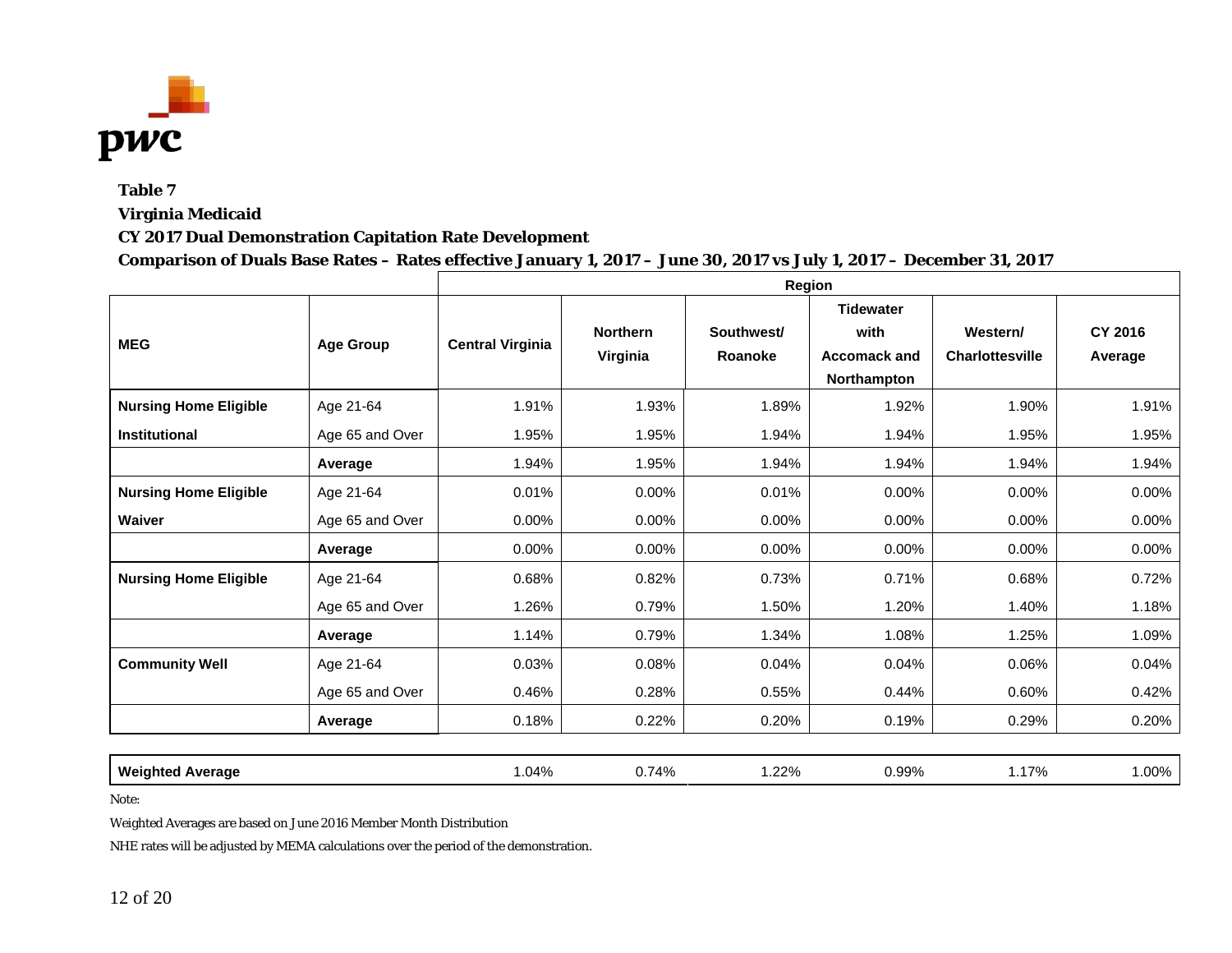

**Table 8 Virginia Medicaid CY 2017 Dual Demonstration Capitation Rate Development MEMA: NHE-Institutional and NHE-Waiver Eligibles Schedule for Healthplan MEMA Updates**

|                          |                        | <b>Effective Dates</b> |                      |                   |  |  |  |  |  |
|--------------------------|------------------------|------------------------|----------------------|-------------------|--|--|--|--|--|
|                          |                        | <b>Three Month</b>     | CY17 1 <sup>st</sup> | CY17Mid-Year      |  |  |  |  |  |
| <b>Region</b>            | <b>Auto Enrollment</b> | <b>Actual</b>          | <b>MEMA Reset</b>    | <b>MEMA Reset</b> |  |  |  |  |  |
| 1                        |                        |                        |                      |                   |  |  |  |  |  |
| <b>Tidewater</b>         | <b>July 2014</b>       |                        |                      |                   |  |  |  |  |  |
|                          | August 2014            | October 2014           | January 2017         | <b>July 2017</b>  |  |  |  |  |  |
|                          |                        |                        |                      |                   |  |  |  |  |  |
| <b>Central VA</b>        | September 2014         | December 2014          | January 2017         | <b>July 2017</b>  |  |  |  |  |  |
| <b>Phase II</b>          |                        |                        |                      |                   |  |  |  |  |  |
| <b>SW/Roanoke</b>        | October 2014           | January 2015           | January 2017         | <b>July 2017</b>  |  |  |  |  |  |
|                          |                        |                        |                      |                   |  |  |  |  |  |
| <b>W/Charlottesville</b> | October 2014           | January 2015           | January 2017         | <b>July 2017</b>  |  |  |  |  |  |
|                          |                        |                        |                      |                   |  |  |  |  |  |
| <b>NOVA</b>              | November 2014          | February 2015          | January 2017         | <b>July 2017</b>  |  |  |  |  |  |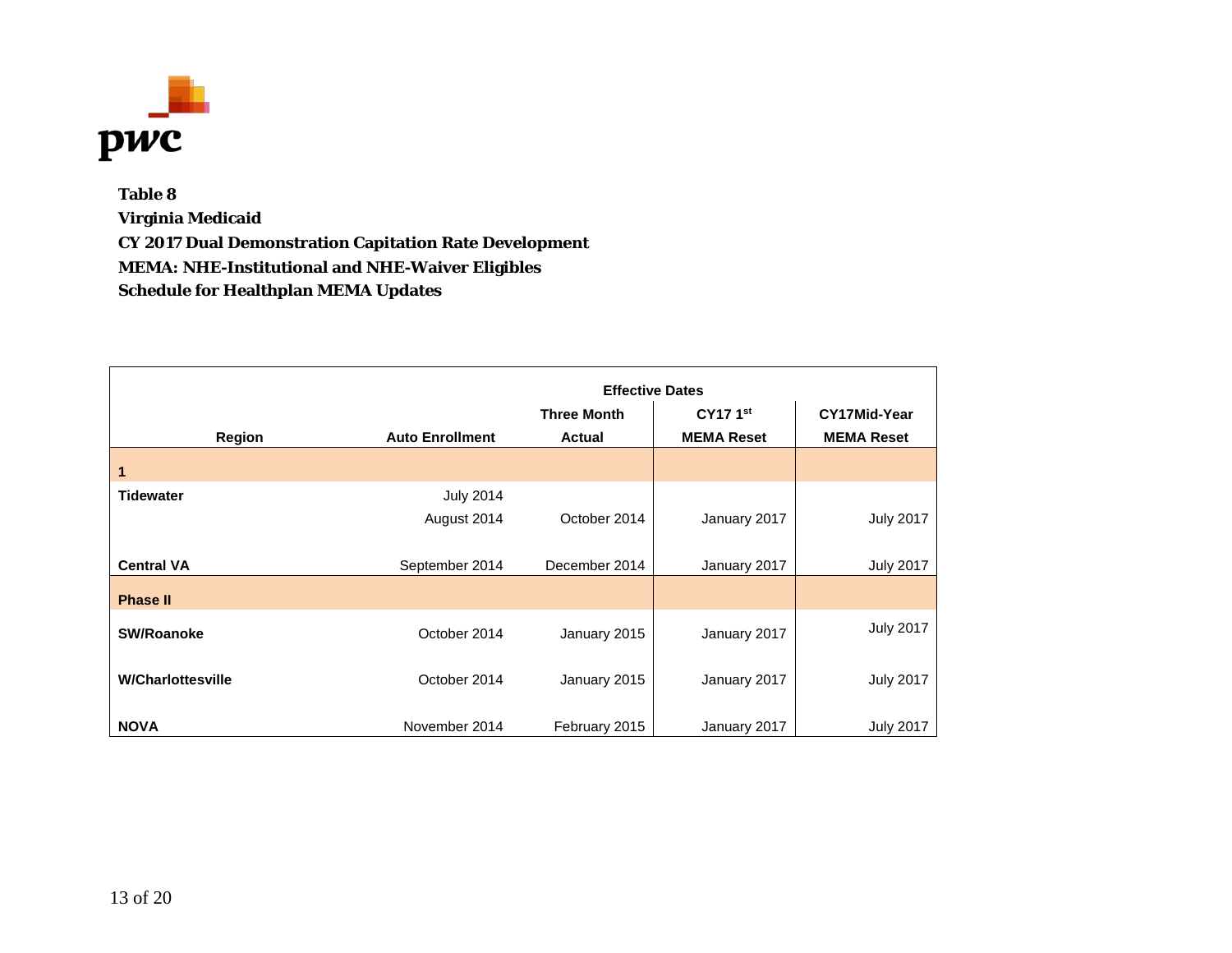

## **Table 9 Virginia Medicaid CY 2017 Dual Demonstration Capitation Rate Development Tidewater MEMA: Benchmark and Voluntary and Auto Enrollment Member Months: January 2017 Eligibles Compared to June 2017 Enrollees**

|                                    |                  |                                  | <b>Tidewater</b> |                 |                |                 |  |  |
|------------------------------------|------------------|----------------------------------|------------------|-----------------|----------------|-----------------|--|--|
|                                    |                  | January 2017<br><b>June 2017</b> |                  |                 |                |                 |  |  |
| <b>MEG</b>                         | <b>Age Group</b> | <b>Eligibles</b>                 | % Distribution   | <b>Enrolled</b> | % Distribution | % Jan Eligibles |  |  |
| <b>Nursing Home Eligible</b>       | Age 21 - 64      | 1,594                            | 8.4%             | 476             | 6.4%           | 29.9%           |  |  |
|                                    | Age 65 and Over  | 4,284                            | 22.5%            | 1,095           | 14.7%          | 25.6%           |  |  |
| <b>Nursing Home Eligible Total</b> |                  | 5,878                            | 30.8%            | 1,571           | 21.1%          | 26.7%           |  |  |
| <b>Community Well</b>              | Age 21-64        | 7,582                            | 39.8%            | 3,621           | 48.7%          | 47.8%           |  |  |
|                                    | Age 65 and Over  | 5,607                            | 29.4%            | 2,250           | 30.2%          | 40.1%           |  |  |
| <b>Community Well Total</b>        |                  | 13,189                           | 69.2%            | 5,870           | 78.9%          | 44.5%           |  |  |
|                                    |                  |                                  |                  |                 |                |                 |  |  |
| <b>Total</b>                       |                  | 19,067                           | 100.0%           | 7,442           | 100.0%         | 39.0%           |  |  |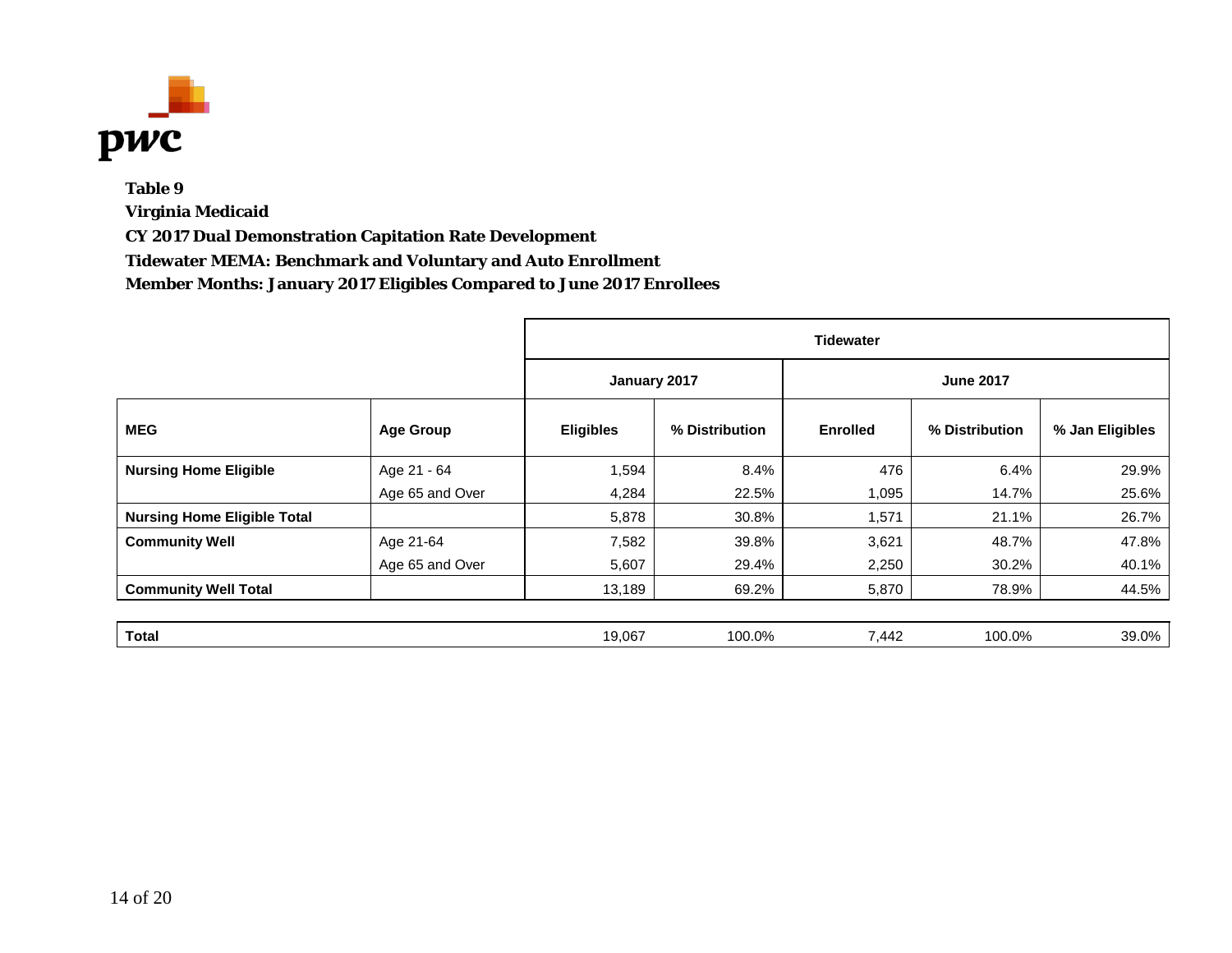

**Virginia Medicaid**

**CY 2017 Dual Demonstration Capitation Rate Development**

**Central VA MEMA: Benchmark and Voluntary and Auto Enrollment**

|                                    |                  |                                  | <b>Central Virginia</b> |                 |                |                 |  |  |
|------------------------------------|------------------|----------------------------------|-------------------------|-----------------|----------------|-----------------|--|--|
|                                    |                  | January 2017<br><b>June 2017</b> |                         |                 |                |                 |  |  |
| <b>MEG</b>                         | <b>Age Group</b> | <b>Eligibles</b>                 | % Distribution          | <b>Enrolled</b> | % Distribution | % Jan Eligibles |  |  |
| <b>Nursing Home Eligible</b>       | Age 21 - 64      | 2,016                            | 8.7%                    | 546             | 6.0%           | 27.1%           |  |  |
|                                    | Age 65 and Over  | 5,918                            | 25.4%                   | 1,637           | 18.0%          | 27.7%           |  |  |
| <b>Nursing Home Eligible Total</b> |                  | 7,934                            | 34.0%                   | 2,183           | 24.0%          | 27.5%           |  |  |
| <b>Community Well</b>              | Age 21-64        | 8,538                            | 36.6%                   | 4,071           | 44.7%          | 47.7%           |  |  |
|                                    | Age 65 and Over  | 6,830                            | 29.3%                   | 2,850           | 31.3%          | 41.7%           |  |  |
| <b>Community Well Total</b>        |                  | 15,368                           | 66.0%                   | 6,921           | 76.0%          | 45.0%           |  |  |
|                                    |                  |                                  |                         |                 |                |                 |  |  |
| <b>Total</b>                       |                  | 23,302                           | 100.0%                  | 9,105           | 100.0%         | 39.1%           |  |  |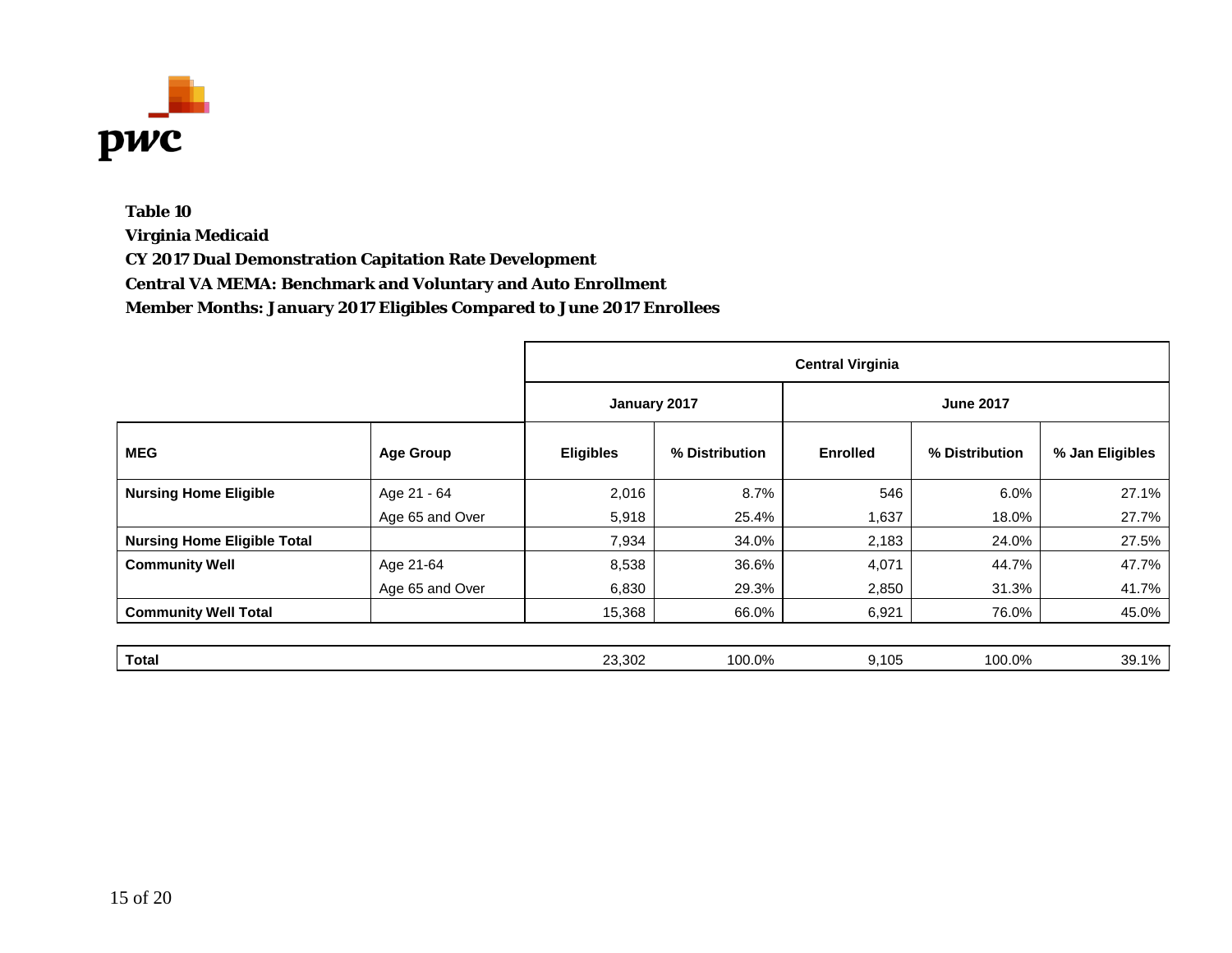

**Virginia Medicaid**

**CY 2017 Dual Demonstration Capitation Rate Development**

**Southwest/Roanoke MEMA: Benchmark and Voluntary and Auto Enrollment**

|                                    |                  |                  | Southwest / Roanoke |                 |                |                 |  |  |  |
|------------------------------------|------------------|------------------|---------------------|-----------------|----------------|-----------------|--|--|--|
|                                    |                  | January 2017     |                     |                 |                |                 |  |  |  |
| <b>MEG</b>                         | <b>Age Group</b> | <b>Eligibles</b> | % Distribution      | <b>Enrolled</b> | % Distribution | % Jan Eligibles |  |  |  |
| <b>Nursing Home Eligible</b>       | Age 21 - 64      | 1,116            | 9.4%                | 369             | 7.3%           | 33.1%           |  |  |  |
|                                    | Age 65 and Over  | 2,658            | 22.3%               | 770             | 15.3%          | 29.0%           |  |  |  |
| <b>Nursing Home Eligible Total</b> |                  | 3,774            | 31.7%               | 1,140           | 22.6%          | 30.2%           |  |  |  |
| <b>Community Well</b>              | Age 21-64        | 5,135            | 43.1%               | 2,550           | 50.6%          | 49.7%           |  |  |  |
|                                    | Age 65 and Over  | 2,997            | 25.2%               | 1,347           | 26.7%          | 44.9%           |  |  |  |
| <b>Community Well Total</b>        |                  | 8,132            | 68.3%               | 3,897           | 77.4%          | 47.9%           |  |  |  |
|                                    |                  |                  |                     |                 |                |                 |  |  |  |
| <b>Total</b>                       |                  | 11,906           | 100.0%              | 5,036           | 100.0%         | 42.3%           |  |  |  |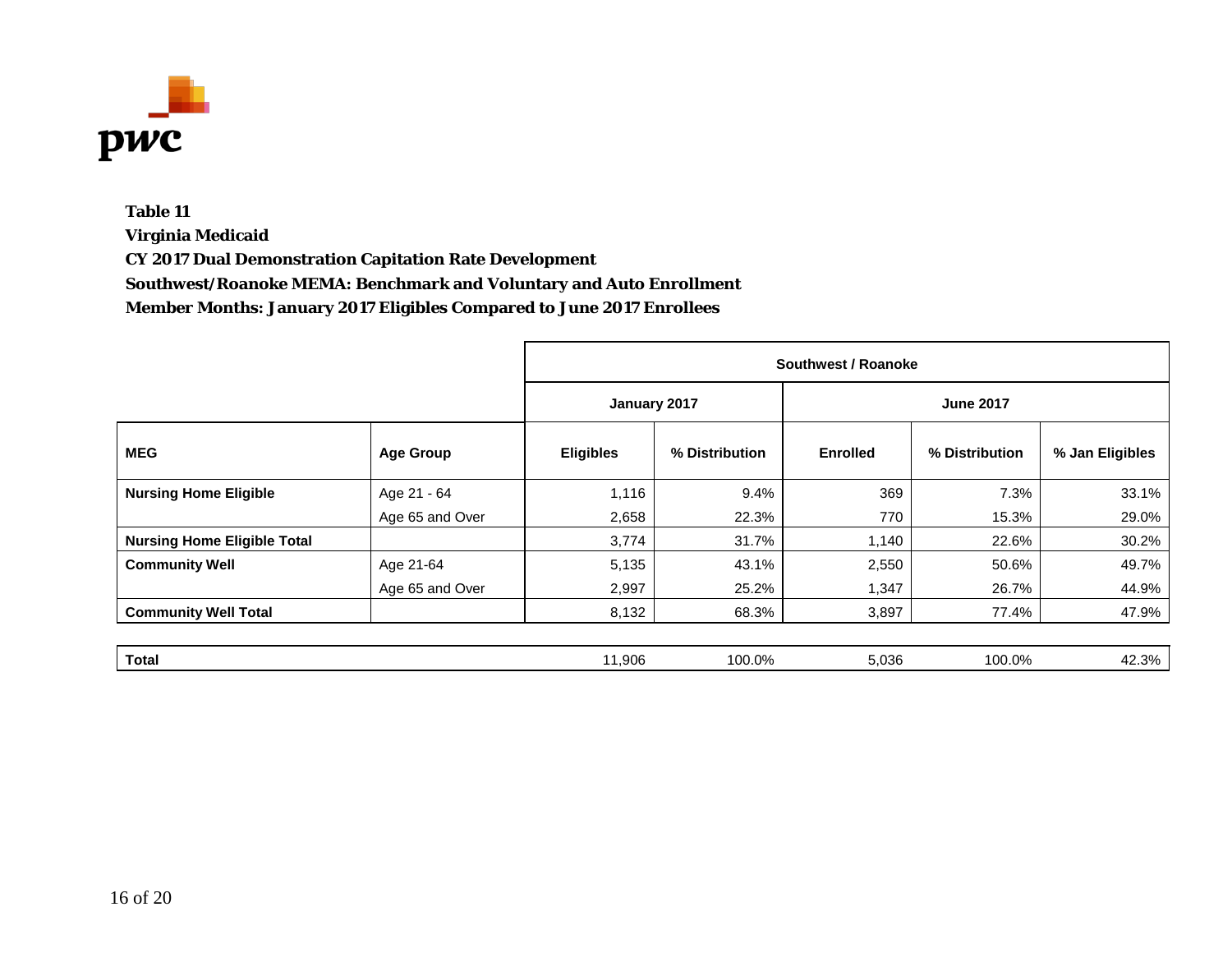

**Virginia Medicaid**

**CY 2017 Dual Demonstration Capitation Rate Development**

**Western/Charlottesville MEMA: Benchmark and Voluntary and Auto Enrollment**

|                                    |                  | <b>Western / Charlottesville</b> |                |                 |                  |                 |
|------------------------------------|------------------|----------------------------------|----------------|-----------------|------------------|-----------------|
|                                    |                  | January 2017                     |                |                 | <b>June 2017</b> |                 |
| <b>MEG</b>                         | <b>Age Group</b> | <b>Eligibles</b>                 | % Distribution | <b>Enrolled</b> | % Distribution   | % Jan Eligibles |
| <b>Nursing Home Eligible</b>       | Age 21 - 64      | 632                              | 9.9%           | 172             | 7.4%             | 27.2%           |
|                                    | Age 65 and Over  | 1,751                            | 27.3%          | 456             | 19.6%            | 26.1%           |
| <b>Nursing Home Eligible Total</b> |                  | 2,383                            | 37.2%          | 628             | 27.0%            | 26.4%           |
| <b>Community Well</b>              | Age 21-64        | 2,286                            | 35.7%          | 1,009           | 43.3%            | 44.1%           |
|                                    | Age 65 and Over  | 1,743                            | 27.2%          | 691             | 29.7%            | 39.7%           |
| <b>Community Well Total</b>        |                  | 4,029                            | 62.8%          | 1,700           | 73.0%            | 42.2%           |
|                                    |                  |                                  |                |                 |                  |                 |
| <b>Total</b>                       |                  | 6,412                            | 100.0%         | 2,328           | 100.0%           | 36.3%           |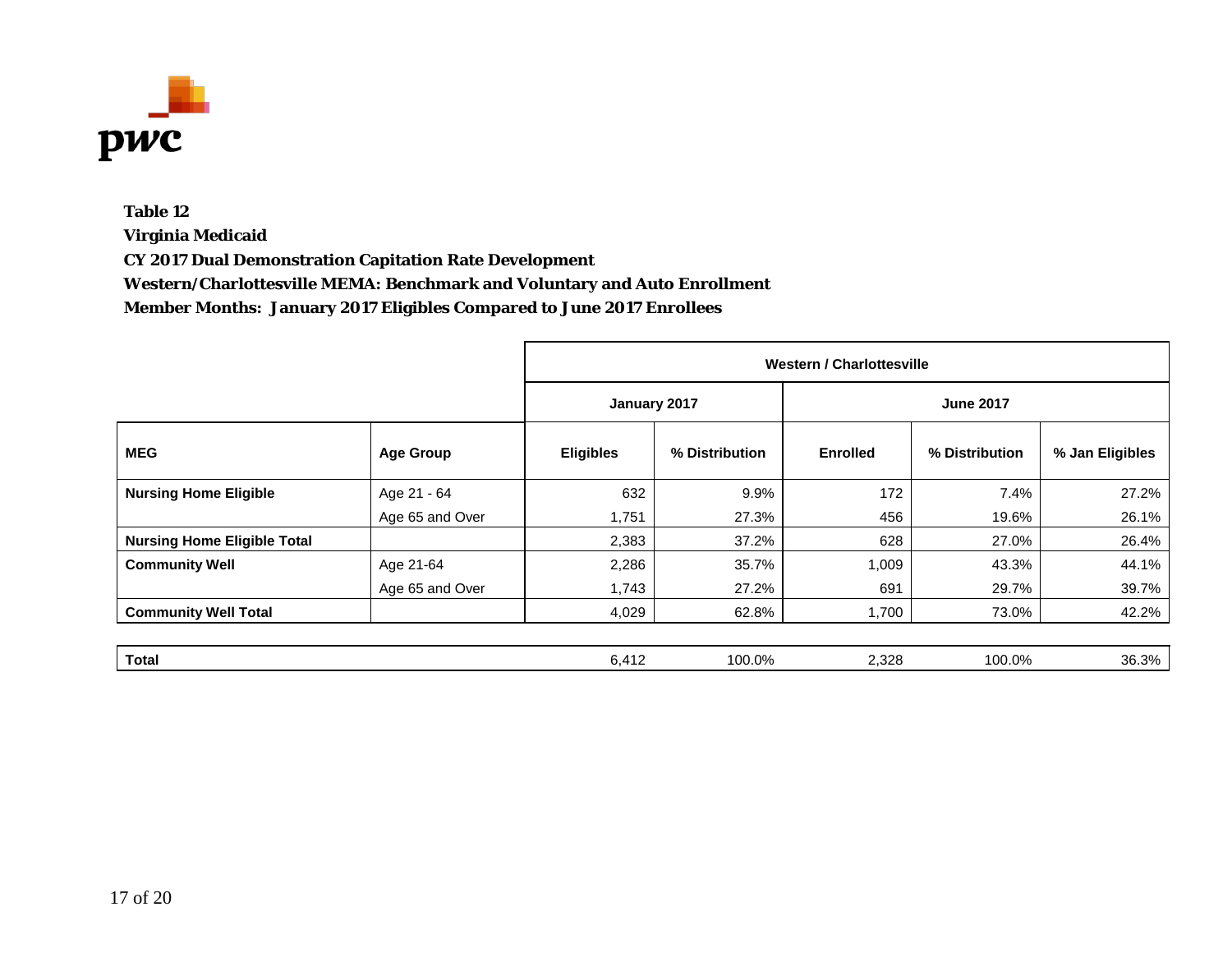

**Virginia Medicaid**

**CY 2017 Dual Demonstration Capitation Rate Development**

**Northern Virginia MEMA: Benchmark and Voluntary and Auto Enrollment**

|                                    |                  | <b>Northern Virginia</b> |                |                  |                |                 |  |
|------------------------------------|------------------|--------------------------|----------------|------------------|----------------|-----------------|--|
|                                    |                  | January 2017             |                | <b>June 2017</b> |                |                 |  |
| <b>MEG</b>                         | <b>Age Group</b> | <b>Eligibles</b>         | % Distribution | <b>Enrolled</b>  | % Distribution | % Jan Eligibles |  |
| <b>Nursing Home Eligible</b>       | Age 21 - 64      |                          |                |                  |                |                 |  |
|                                    |                  | 766                      | 4.3%           | 158              | 5.3%           | 20.6%           |  |
|                                    | Age 65 and Over  | 4,237                    | 24.0%          | 532              | 17.7%          | 12.6%           |  |
| <b>Nursing Home Eligible Total</b> |                  | 5,003                    | 28.4%          | 690              | 22.9%          | 13.8%           |  |
| <b>Community Well</b>              | Age 21-64        | 2,650                    | 15.0%          | 748              | 24.9%          | 28.2%           |  |
|                                    | Age 65 and Over  | 9,982                    | 56.6%          | 1,570            | 52.2%          | 15.7%           |  |
| <b>Community Well Total</b>        |                  | 12,632                   | 71.6%          | 2,318            | 77.1%          | 18.4%           |  |
|                                    |                  |                          |                |                  |                |                 |  |
| <b>Total</b>                       |                  | 17,635                   | 100.0%         | 3,008            | 100.0%         | 17.1%           |  |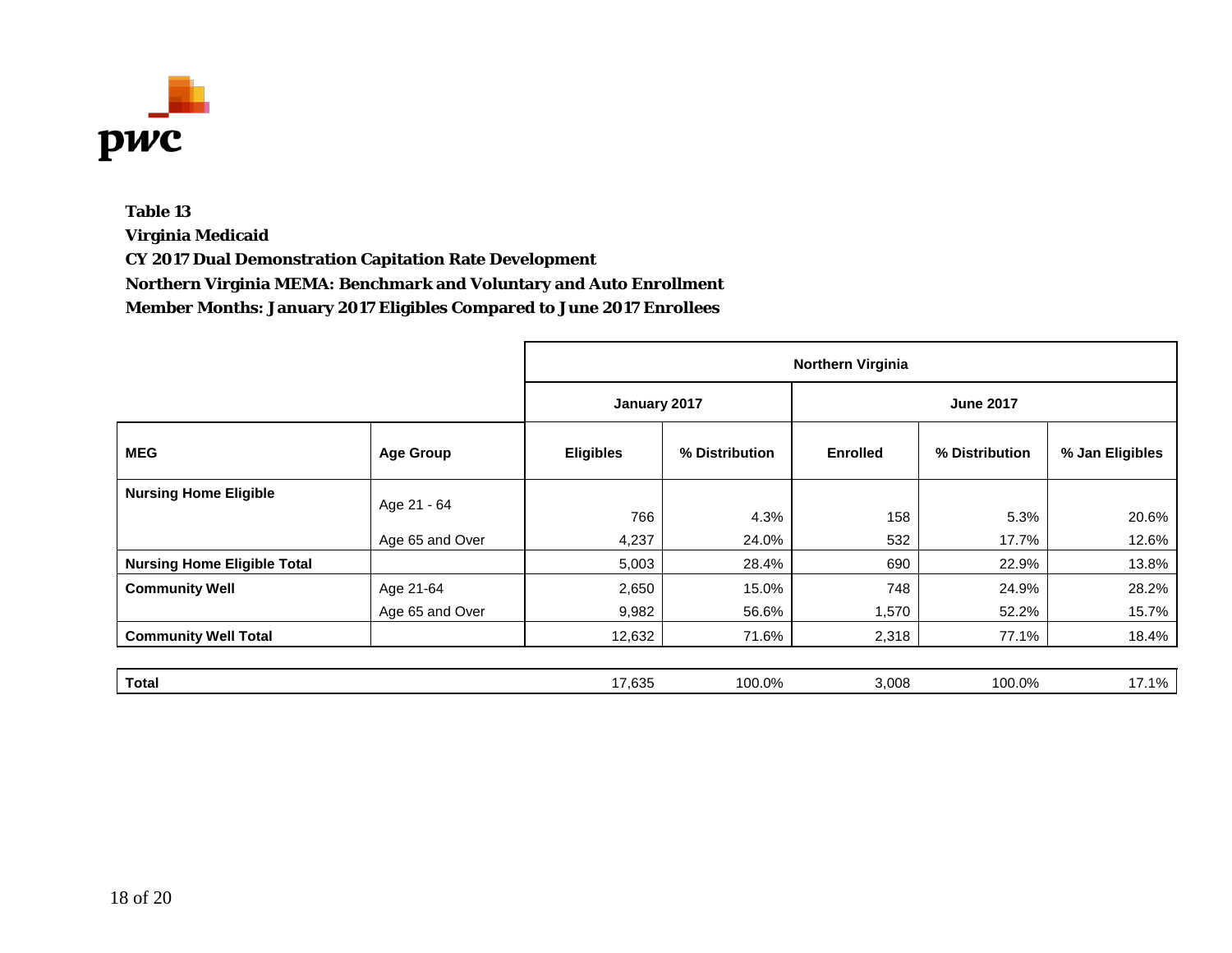

**Qualified Actuarial Certification of CY 2017 Dual Financial Alignment Demonstration Capitation Rates: Commonwealth Coordinated Care Commonwealth of Virginia Department of Medical Assistance Services**

I, Peter B. Davidson, am associated with the firm PricewaterhouseCoopers (PwC). I am a Member of the American Academy of Actuaries and meet its qualification standards to certify as to the actuarial soundness of the calendar year 2017 capitation rates developed for the Medicaid portion of the Dual Financial Alignment Initiative under the Virginia Department of Medical Assistance Services (DMAS) Medicaid program.

It is my qualified opinion that PwC and the Commonwealth of Virginia have developed actuarially sound Medicaid capitation rates in accordance with 42 CFR 438.6(c). The basis for the rates began with costs developed prior to the application of the Medicare and Medicaid composite savings percentages established by the State and CMS, informed by estimates from CMS and its contractors. This certification assures that the Medicaid capitated rates were set consistent with 42 CFR 438.6(c) in combination with a qualification that the Medicare capitation rates were established by CMS and the savings percentages were established by the State and CMS. I believe that the capitation rates are appropriate for the populations to be covered and the services to be furnished under the contract. The capitation rates are based solely on the projected costs for Medicaid State Plan services. Detailed descriptions of the original methodology and assumptions used in the development of the capitation rates are contained in the capitation rate setting report. In the development of the proposed capitation rates, I relied on enrollment, claims, and other data provided by the Virginia Department of Medical Assistance. I reviewed the data for reasonableness; however, I performed no independent verification and take no responsibility as to the accuracy of these data. The proposed actuarially sound rates shown are a projection of future events. It may be expected that actual experience will vary from the values shown here. Actuarial methods, considerations, and analyses used in developing the proposed capitation rates conform to the appropriate Standards of Practice promulgated from time to time by the Actuarial Standards Board.

The capitation rates may not be appropriate for any specific health plan. Each health plan will need to review the rates in relation to the benefits provided. The health plan should compare the rates with their own experience, expenses, capital and surplus, and profit requirements prior to agreeing to contract with the State. The health plan may require rates above, equal to, or below the proposed capitation rates. These rates represent the Medicaid portion only; total payments to plans participating in the Demonstration include separate payments from the Medicare program.